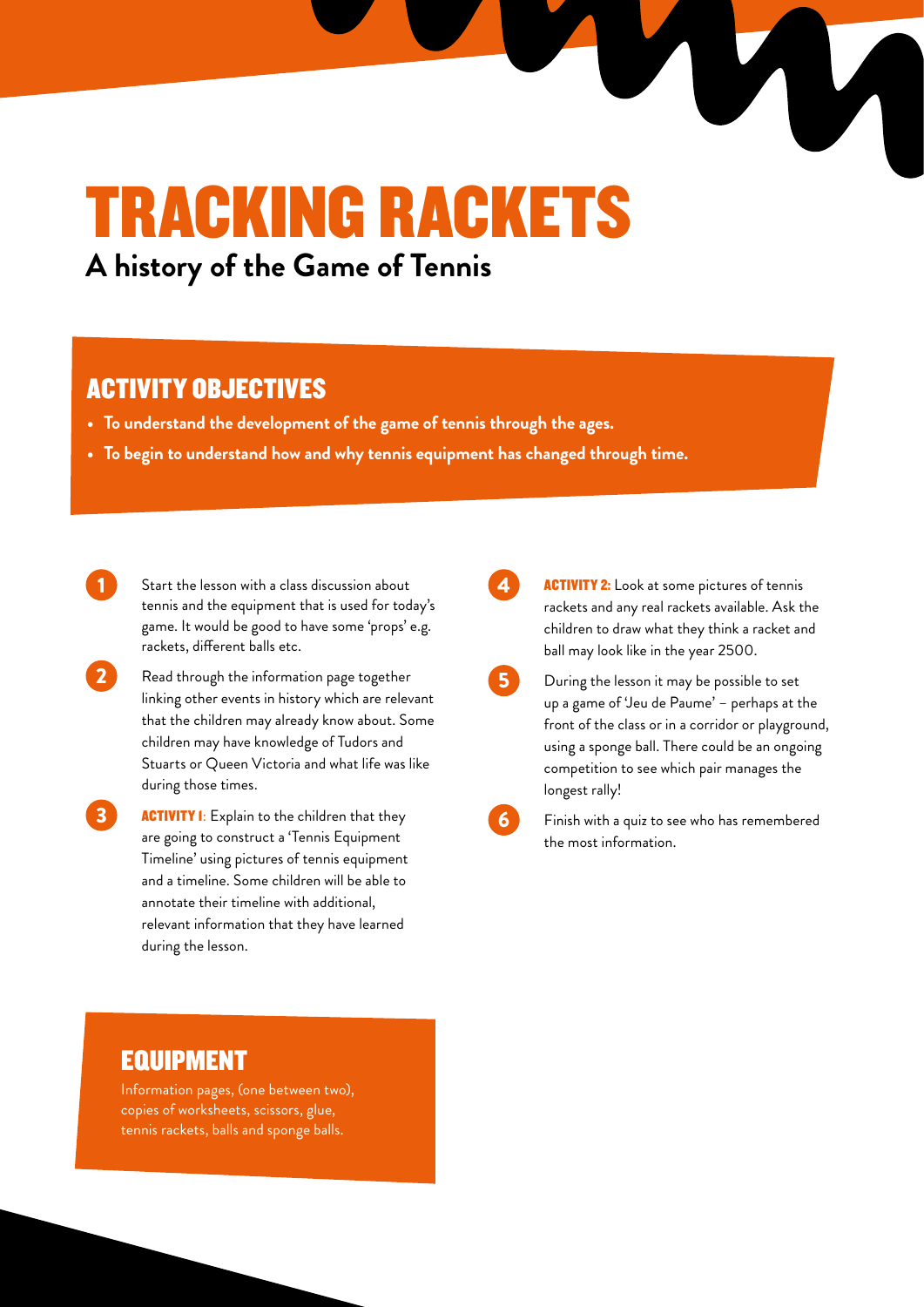## Information Page

### TRACKING RACKETS **A history of the Game of Tennis**

Tennis as we know it has only been played for just over 125 years. However a form of tennis called Real, Royal or Court Tennis, from which lawn tennis developed, was played centuries before.

#### 12TH CENTURY



The first game of tennis was played by monks in France. This game was called 'Jeu de Paume' because the small, hard ball was hit over a net with the palm of the hand.

#### 13TH CENTURY



Players of Jeu de Paume started to wear a glove to protect their playing hand. Later a simple wooden racket was developed in Italy.

#### 16TH CENTURY

'Real Tennis' began to be played throughout Europe by Kings and their courtiers in castles and palaces. They used long handled rackets with a lopsided head. In fact Henry VIII was a very keen Real Tennis player and built a famous court at Hampton Court Palace.

#### 19TH CENTURY

A game called Rackets in which players used a long handled racket and a small, hard, white ball became popular. This game however was played indoors and in the 1860s, two very keen Rackets players called Harry Gem and Augurio Perera, set about inventing a new outdoor version of the game which they called Lawn Tennis. The popularity of the game spread and the first Tennis Club in the world was opened in Leamington Spa in 1872.

Also around that time, a gentleman called Major Walter Clopton Wingfield, was developing a game, simpler than Rackets to be played outside.

He manufactured a portable box set which included everything required to play the game which he called Sphairistike. These rackets had long, slender handles with small, pear-shaped heads. It is a combination of these two games that we know today as tennis.

Tennis rackets have changed dramatically over the years from the first Jeu de Paume game. Strings were originally made from dried, twisted animal gut but are now generally made with synthetic fibres. From the 1900s rackets were made of wood until the 1970s when oversized metal rackets became popular. Nowadays most rackets are made of light weight carbon fibre and have large heads to enable easy contact of the ball.

### Some other interesting dates:

 The first Lawn Tennis Championships were held at Wimbledon. The winner was Spencer Gore. Ladies were allowed to compete at Wimbledon. Tennis was first played at the Olympics. The new Wimbledon grounds were opened.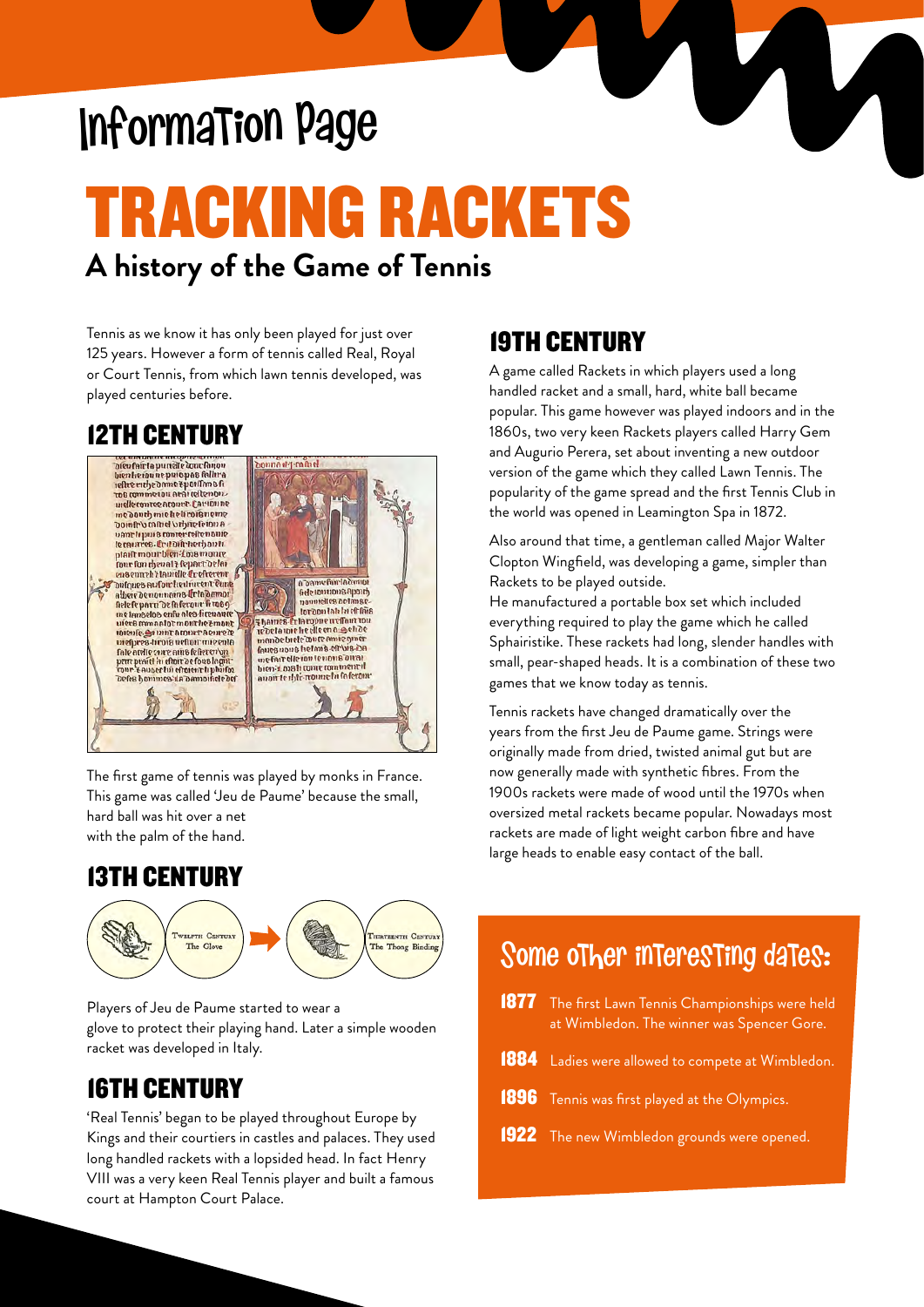



Cut these sections out and glue them onto the Tennis Timeline Worksheet in the correct position















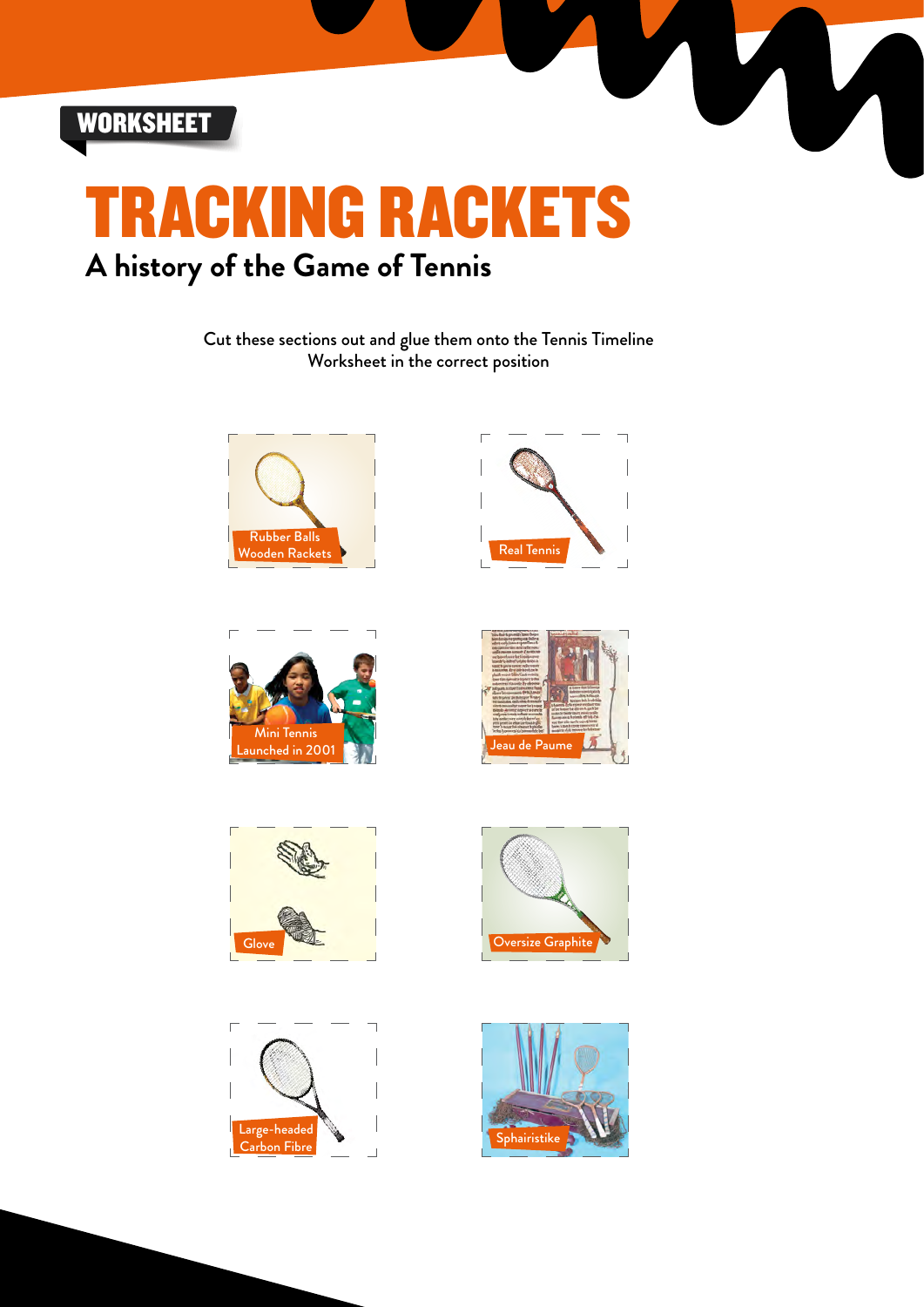